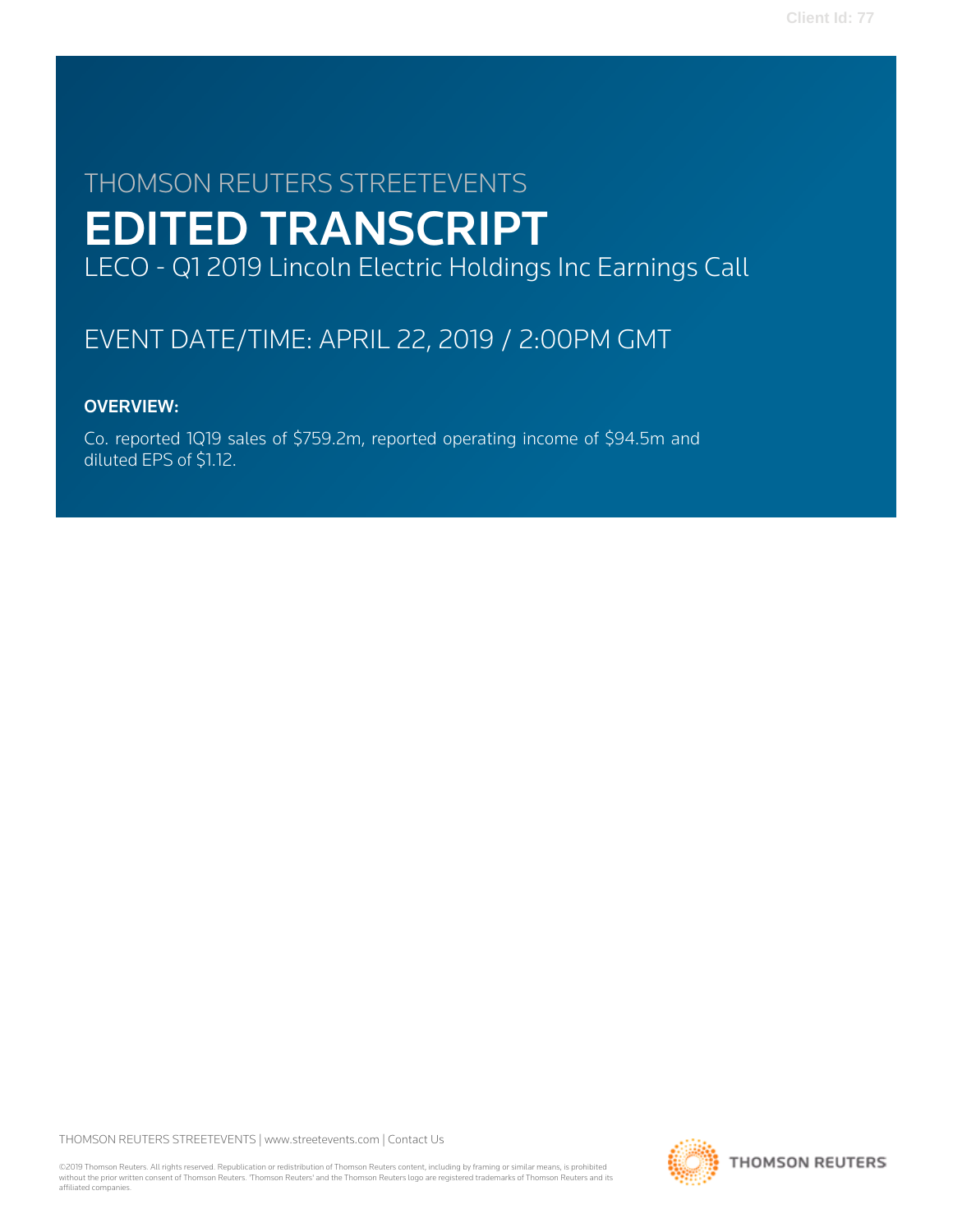### **CORPORATE PARTICIPANTS**

**[Amanda H. Butler](#page-1-0)** Lincoln Electric Holdings, Inc. - VP of IR & Communications **[Christopher L. Mapes](#page-2-0)** Lincoln Electric Holdings, Inc. - Chairman, President & CEO **[Vincent K. Petrella](#page-3-0)** Lincoln Electric Holdings, Inc. - Executive VP, CFO & Treasurer

### **CONFERENCE CALL PARTICIPANTS**

**[Jason Andrew Rodgers](#page-14-0)** Great Lakes Review - VP **[Joseph O'Dea](#page-7-0)** Vertical Research Partners, LLC - Principal **[Matthew A. Trusz](#page-10-0)** G. Research, LLC - Research Analyst **[Mircea Dobre](#page-9-0)** Robert W. Baird & Co. Incorporated, Research Division - Associate Director of Research and Senior Research Analyst **[Nathan Hardie Jones](#page-8-0)** Stifel, Nicolaus & Company, Incorporated, Research Division - Analyst **[Robert Cameron Wertheimer](#page-5-0)** Melius Research LLC - Founding Partner, Director of Research & Research Analyst of Global Machinery **[Robert Stephen Barger](#page-12-0)** KeyBanc Capital Markets Inc., Research Division - MD and Equity Research Analyst **[Saree Emily Boroditsky](#page-6-0)** Jefferies LLC, Research Division - Equity Analyst **[Walter Scott Liptak](#page-11-0)** Seaport Global Securities LLC, Research Division - MD & Senior Industrials Analyst

### **PRESENTATION**

### **Operator**

Greetings, and welcome to the Lincoln Electric 2019 First Quarter Financial Results Conference Call. (Operator Instructions) And this call is being recorded.

<span id="page-1-0"></span>It is now my pleasure to introduce your host, Amanda Butler, Vice President of Investor Relations and Communication. Thank you, and you may begin.

### **Amanda H. Butler** - Lincoln Electric Holdings, Inc. - VP of IR & Communications

Thank you, Carmen, and good morning, everyone. Welcome to Lincoln Electric's 2019 First Quarter Conference Call. We released our financial results earlier today, and you can find our release as an attachment to this call's slide presentation as well as on the Lincoln Electric website, at lincolnelectric.com in the Investor Relations section.

Joining me on the call today is Chris Mapes, Lincoln's Chairman, President and Chief Executive Officer; as well as our Chief Financial Officer, Vince Petrella.

Chris will begin the discussion with an overview of first quarter results, and Vince will cover the quarter performance in more detail.

Following our prepared remarks, we're happy to take your questions.

Before we start our discussion, please note that certain statements made during this call may be forward looking and actual results may differ materially from our expectations due to a number of risk factors.

A discussion of some of the risks and uncertainties that may affect our results are provided in our press release and in our SEC filings on forms 10-K and 10-Q.

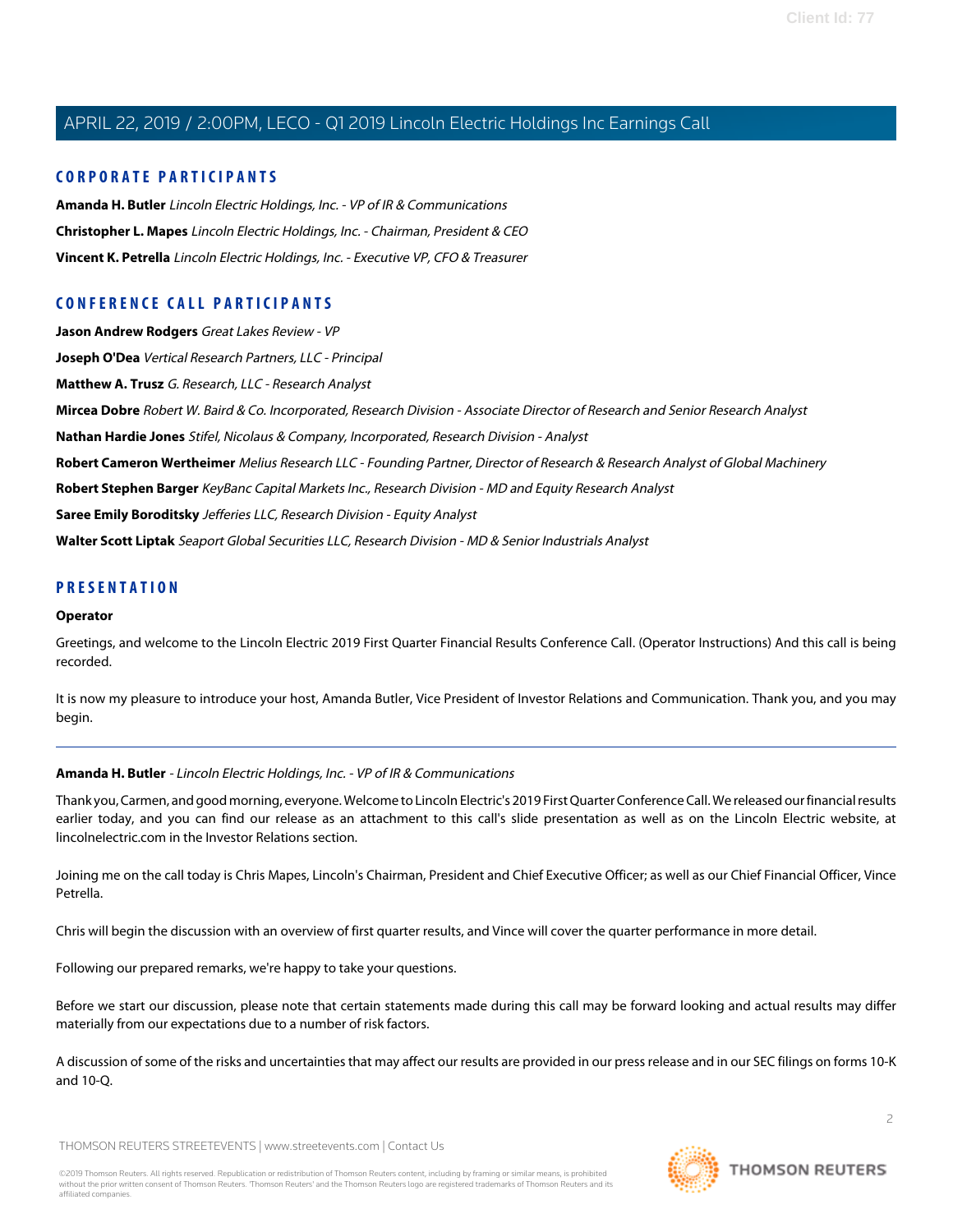In addition, we discussed financial measures that do not conform to U.S. GAAP. A reconciliation of non-GAAP measures to the most comparable GAAP measures is found in the financial tables in our earnings release, which, again, is available in the Investor Relations section of our website at lincolnelectric.com.

<span id="page-2-0"></span>And with that, I'll turn the call over to Chris Mapes.

### **Christopher L. Mapes** - Lincoln Electric Holdings, Inc. - Chairman, President & CEO

Thank you, Amanda. Good morning, everyone. I'm pleased to report that we achieved good earnings growth in the quarter by successfully mitigating inflation pressures and executing on our growth investments.

First quarter sales held steady on a year-over-year basis at \$759.2 million. A 90 basis point improvement in organic sales growth and a 2.4% benefit from recent acquisitions were largely offset by unfavorable foreign exchange translation, volume declines narrowed sequentially to 3.6% in the quarter, and substantially represented the impact of our integration activities in International Welding as well as declines in U.S. exports and a slower pace of growth in automation, primarily in the automotive segment.

We successfully mitigated lower volumes, inflation and higher growth investments with good price management and favorable mix in our business. This resulted in a 20 basis point improvement in our adjusted operating income to 13%.

Moving to earnings. Adjusted net income increased 2.3% and adjusted earnings per share increased 6.4% to \$1.17.

Returns remain strong with ROIC up 450 basis points to 21.2%. We also returned \$106 million to shareholders through a combination of our 21% higher dividend payout rate and \$76 million in share repurchases in the quarter.

This elevated rate reflects our confidence in the business, strong cash flow generation and its track record of superior returns.

Moving to Slide 4. Looking at organic sales trends in the first quarter, both the Americas Welding and Harris Products Group segments outperformed our International Welding segment.

International Welding's organic sales declines narrowed in the quarter but continued to reflect integration activities as well as softening European macroeconomic conditions, notably in key industrial economies, such as Italy and France.

China also continued to weaken in the quarter.

Looking at products, both consumables and automation organic sales increased at a low-single-digit percent rate. Both product areas faced challenging prior year volume comparisons. Equipment system organic sales declined by a low-single-digit percent substantially from International Welding.

End-market sectors remained generally healthy in the quarter, led by double-digit percent organic sales growth on a global basis in heavy industries, construction/infrastructure and in oil and gas. Rising commodity costs and the related uptick in mining construction and rolling stock equipment needed to support construction activity and oil and gas infrastructure are all drivers continuing -- contributing to this demand.

We anticipate these end sectors will continue to grow through the balance of the year. General fabrication and automotive transportation were relatively steady versus the prior year period.

General fabrication is typically indicative of broad industrial production, which had a slow start to the year.

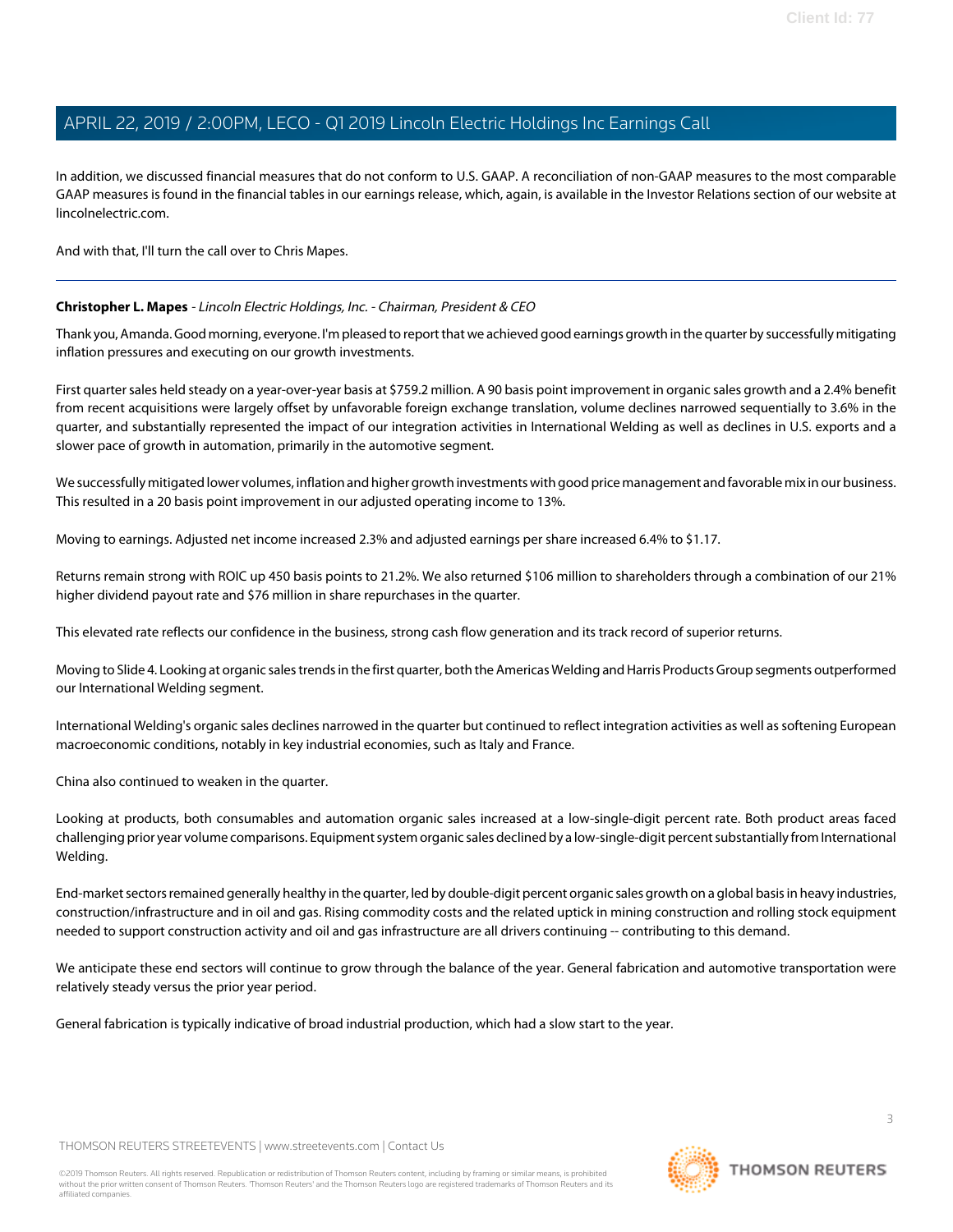Our automotive transportation performance exceeds the auto industry's plateauing vehicle production rates and a weak capital investment cycle. Model changeover schedules in North America suggest a stronger project pipeline in late 2019. And [quoted] activity in this area is strong given new solutions that are helping us win in the sector.

Turning to Slide 5. We're excited about several recent solutions that are showing excellent reception in the market. By engineering solutions that combine best-in-class consumable products with proprietary quoted WaveForms software in our leading equipment systems, we are winning in the marketplace, enriching our mix.

Our new Ranger engine drive does exactly that. We redesigned this product from the ground up and redefined customers' expectations. This product is now 31% smaller, 25% lighter and 60% quieter. Even quieter than a standard home generator set. Launched in late February, we're hearing great feedback on this product.

Introduced late last year at FABTECH and formally launched in the quarter, our HyperFill solution provides heavy industry customers with a very efficient and easy-to-use welding process that doubles the deposition of weld metal, which can increase productivity by at least 50% for these applications.

In our Harris Products Group, aluminum consumables are in high demand especially in the HVAC space.

Harris' new brazing aluminum alloys are formulated to deliver better performance, measurable improvement in quality and an average 5% reduction in customer's total cost in use. This is an area we have been investing in at Harris.

And, finally, we're excited about the development of our new metal Additive Manufacturing Business, which we will formally launch to customers in mid-2019.

On April 1, we announced our acquisition of Baker Industries near Detroit, Michigan, along with the build-out of a new additive development center near our headquarters, here in Cleveland. Together, these facilities will represent the initial sites that will broaden over time in targeted locations across the United States. These sites will offer a large-scale metal additive printing and machining of parts, tooling and prototypes for industrial, aerospace and automotive customers.

The additive business leverages our leadership competencies in consumables, automation and software to print large-scale parts. Using wire-based consumables versus metal powders and a robotic arm versus a printing bed, provides unparalleled versatility in build size, shape and complexity. Lincoln Electric is an innovator of this technology.

This is an exciting proprietary solution that we believe can be a leading solution and [phase], developing metal additive market, which is expected to grow at 4 to 6x the core welding market rate over the next 5 years. This represents an accelerated growth strategy within automation, which is expected to grow at about 2x the core welding growth rate. While we are still in the early stages, we expect to achieve over \$1 billion in combined automation and additive sales by 2025.

<span id="page-3-0"></span>Today we are actively working with leading aerospace, industrial and construction equipment OEMs and are excited to expand capacity in 2019 to address a growing list of active opportunities.

And now I will pass the call to Vince.

### **Vincent K. Petrella** - Lincoln Electric Holdings, Inc. - Executive VP, CFO & Treasurer

Thank you, Chris. Moving to Slide 6. Our consolidated first quarter sales increased 20 basis points on 4.5% higher price and a 2.4% benefit from acquisitions, offset by 3.6% lower volumes and a 3.2% unfavorable impact from foreign exchange.

First quarter gross profit margin increased 10 basis points to 34% due to positive price cost and favorable mix.

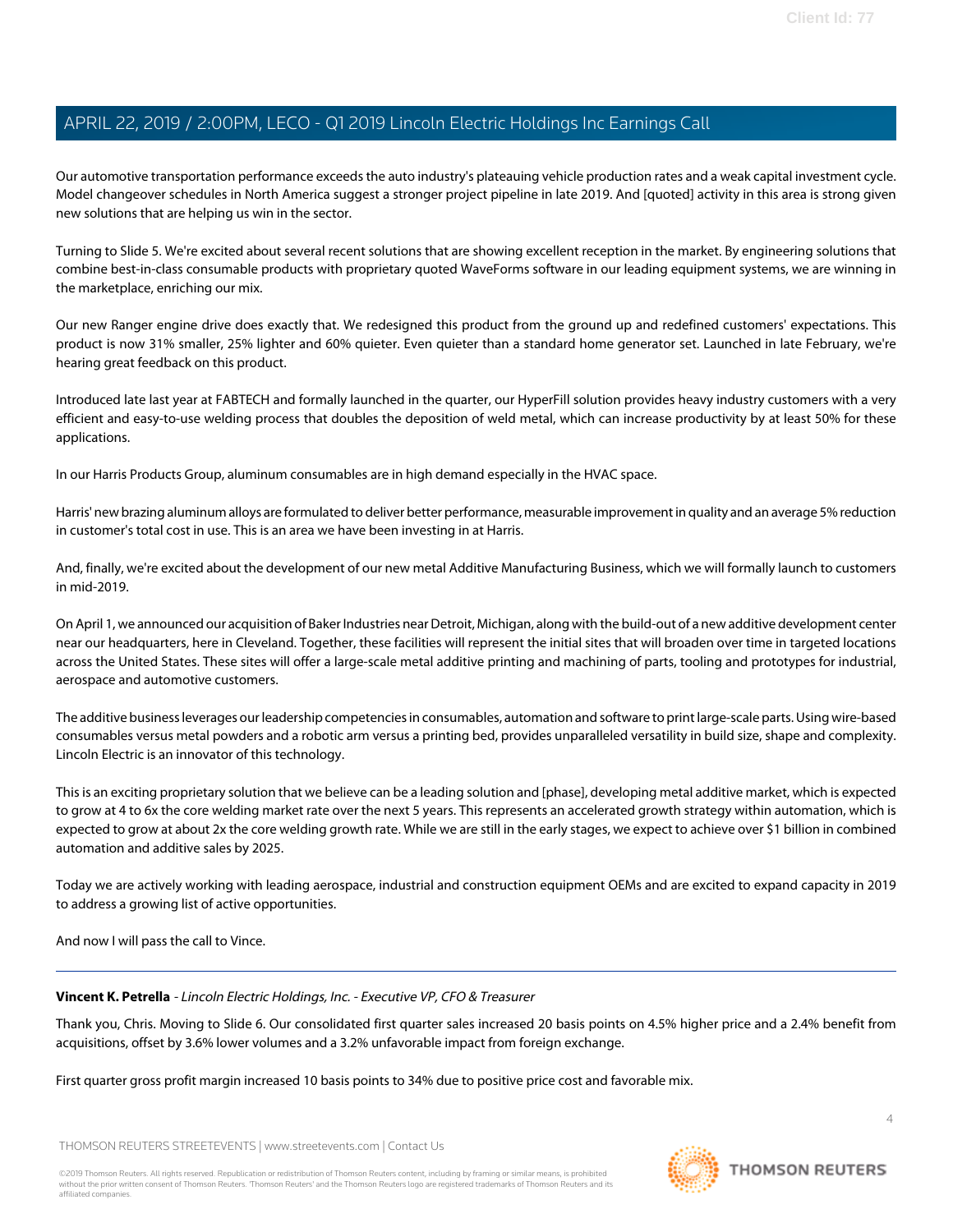Our SG&A expense was relatively flat in dollar terms but decreased 20 basis points to 21.1% of sales.

As we implement annual merit wage increases in April, we expect the business to incur an additional \$3 million in salary and wage costs per quarter for the balance of 2019.

Reported operating income increased 10.9% to \$94.5 million or 12.4% of sales. Operating income results included approximately \$4.3 million in special item charges related to rationalization and asset impairments and acquisition transaction and integration costs, primarily from our International Welding integration activities.

Excluding special items, adjusted operating income increased 1.6% to \$98.8 million or 13% of sales, a 20 basis point improvement versus the prior year.

Unfavorable foreign exchange reduced adjusted operating income by \$1.9 million. Our first quarter effective tax rate was 23.1% compared with 27.8% in the prior year period. Excluding special items, our first quarter tax rate was 22.9%, this compares with a 24.5% rate in the prior year period.

A lower current year tax rate was due to the benefit of discrete tax items. We continue to expect our full year average 2019 effective tax rate to be in the mid-20% range, subject to the future mix of earnings and the timing and extent of discrete tax items including stock option exercises.

First quarter diluted earnings per share increased 21.7% to \$1.12 compared with \$0.92 in the prior year. On an adjusted basis, diluted earnings per share increased 6.4% to \$1.17, benefiting from the lower effective tax rate and share repurchases. Unfavorable foreign exchange translation reduced EPS by \$0.02.

Now moving to the geographical segments on Slide 7.

Americas Welding segment's first quarter adjusted EBIT dollars rose 5.6% to \$81.8 million. The adjusted EBIT margin held steady at 16.8% as positive price cost and favorable mix helped offset lower volumes and higher salary and wage costs.

Looking at the top line, Americas Welding achieved 3.4% organic sales growth in the quarter against a challenging prior year comparison of 12.1% organic sales growth.

The business demonstrated seasonal strengthening through the quarter, however, growth rates narrowed in March due to a challenging prior year comparison in that month. The segment's 6.3% higher price reflects prior pricing actions and a reduction in tariff surcharges.

We expect Americas Welding segment's price to narrow further in the second quarter as we recognized less contribution from tariff surcharges.

Volumes declined 2.9% in the quarter on challenging comparisons, lower exports out of the U.S. and softening and automation from weaker automotive end markets. Direct channel end-market demand trends were solid in the quarter with organic sales growth up in all sectors except general fabrication, which was down modestly. We saw the greatest strength in heavy industries, oil and gas and the construction and infrastructure sector.

First quarter organic sales in consumables increased mid-single-digit percent and equipment held relatively steady with prior year performance. Americas Welding sales benefited 2.9% from the 2 automation acquisitions we announced in the fourth quarter, we also announced the acquisition of Baker Industries on April 1. These acquisitions are expected to add a total of approximately \$85 million in revenue through the balance of the year.

Moving to Slide 8. The International Welding segment's adjusted EBIT decreased 10.9% to \$13.3 million and the adjusted EBIT margin improved 10 basis points to 6%. Price cost management, improved mix and benefits from integration activities helped to mitigate the impact of lower volumes in Europe.

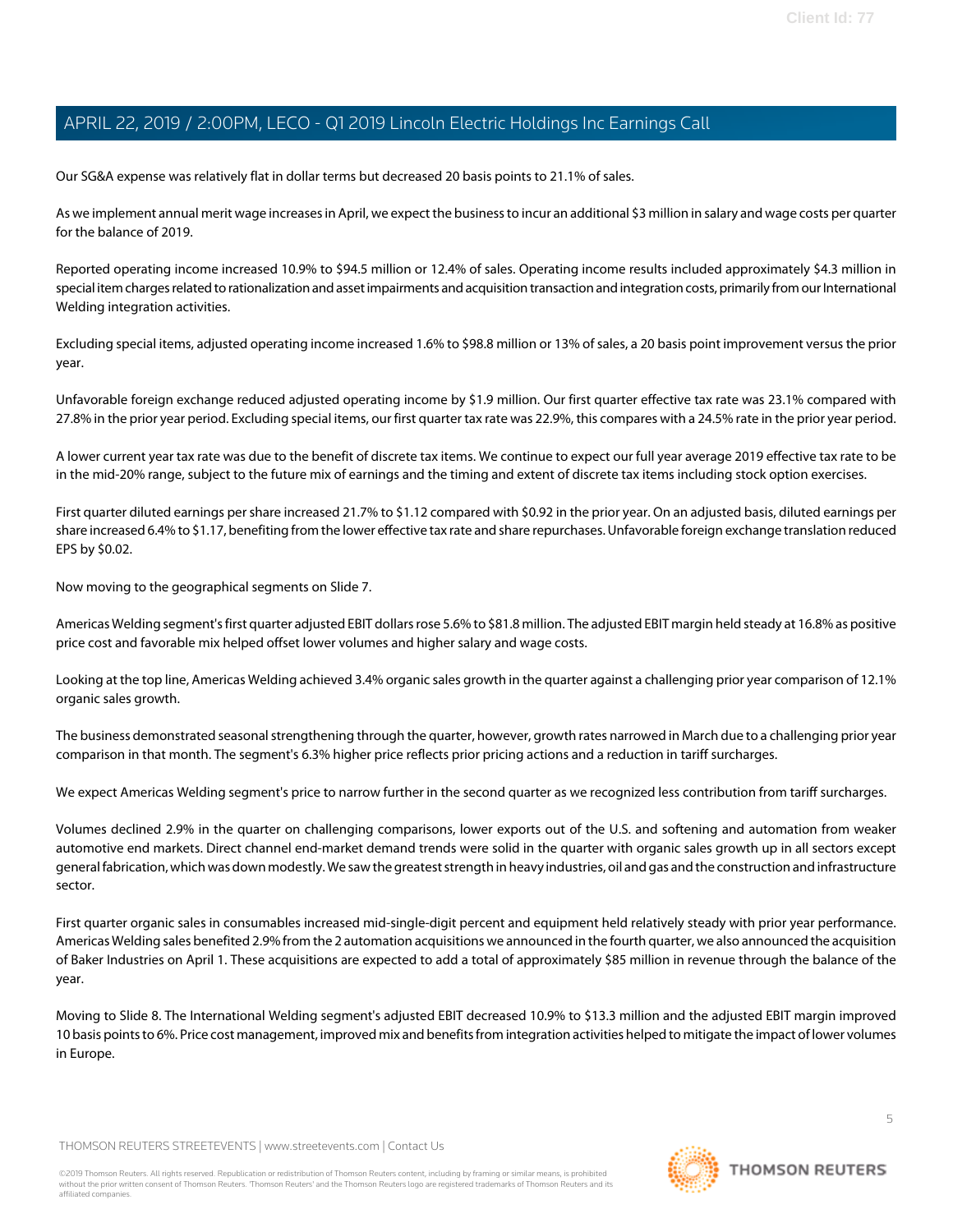Unfavorable foreign exchange translations reduced EBIT by approximately \$1.3 million. Organic sales decreased 4.6% with 2.6% higher price and a 7.2% decline in volumes. Volumes reflect acquisition/integration activities and the weakening macro economic conditions in Europe, notably in France and Italy.

From an end-market perspective, organic sales and construction and infrastructure as well as oil and gas, increased at a double-digit percent rate in the quarter.

International Welding organic sales are expected to continue to be soft but at a narrowing rate as we anniversary the start of our integration activities.

Moving to The Harris Products Group. First quarter adjusted EBIT increased 14% to \$10.5 million. The adjusted EBIT margin increased 40 basis points to 12.3% on volume leverage, favorable mix, acquisitions and productivity improvements.

Harris achieved 3.9% higher volumes from solid demand in the OEM channel and in their aluminum products against a challenging prior year comparison of 9.3% volume growth.

Harris also recognized a 7.6% benefit from the acquisition of the Worthington Industries Soldering Business on December 31.

Moving to Slide 10. We generated approximately \$26 million of cash flow from operations in the first quarter, reflecting seasonal uses of cash in working capital needs. Cash flows from operations included a higher discrete tax payment of \$13 million in the quarter.

Moving to Slide 11. We returned \$106 million to shareholders, reflecting the 21% higher dividend payout rate and an acceleration in share repurchases to \$76 million in the quarter.

We also invested in the business with \$16 million in capital expenditures. We now estimate full year capital spending to be in the range of \$65 million to \$75 million.

We expect to maintain a balanced capital allocation strategy in 2019. Prioritizing growth investments and returning cash to shareholders through our dividend program and our share repurchases.

With that, I would like to turn the call over for questions. Carmen?

### **QUESTIONS AND ANSWERS**

### <span id="page-5-0"></span>**Operator**

(Operator Instructions) And our first question is from Rob Wertheimer with Melius Research.

**Robert Cameron Wertheimer** - Melius Research LLC - Founding Partner, Director of Research & Research Analyst of Global Machinery

I actually wanted to start with -- regarding announcements on additive and I know you've been putting together assets and technologies for a long time. But maybe can you give us any more color on what the initial applications may be? If it's cost effective for a wide range creature of prototyping or only a few narrow things? If people are considering it for out of stock or out of production parts right now or in a few years advance? I mean it's an exciting sort of upshift in your capability, just hear any more detail about what the initial stage is like?

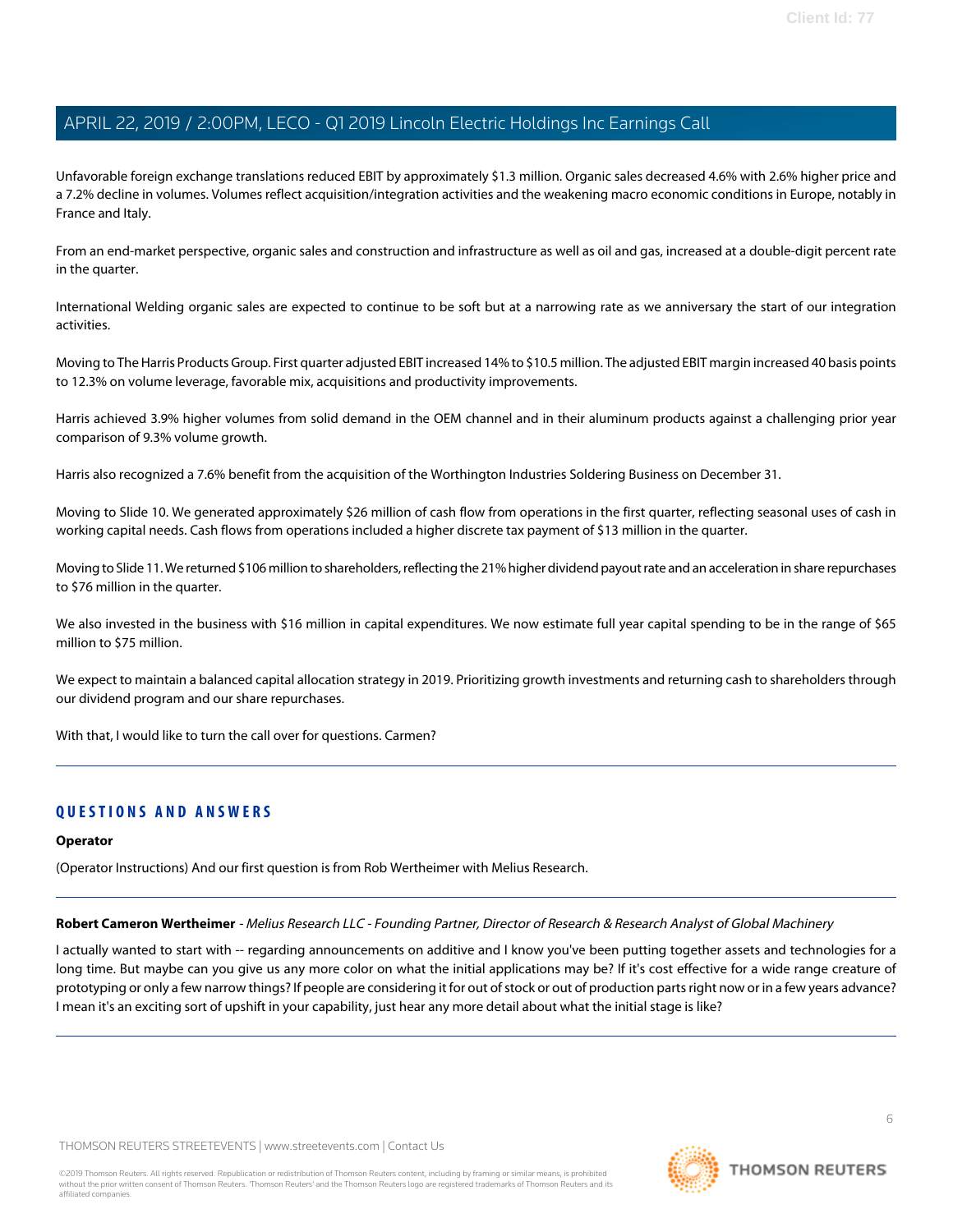### **Christopher L. Mapes** - Lincoln Electric Holdings, Inc. - Chairman, President & CEO

Yes. Well, look -- thanks. Look, we're very excited about the growth opportunities and the long-term opportunity that we think that we can have this present Lincoln Electric again as we stated. It's a natural expansion of competencies that we have within the business, within robotics and metallurgical technologies to be able to make these products.

But the real area that Lincoln Electric is focused on is making larger parts, those quarter parts may be for production parts, those larger parts may be for replacement parts, those larger parts may be for prototype parts.

We have seen and are having conversations with a multitude of industry participants across the aerospace, general, industrial, automotive that believe that this technology can be something that can be very interesting for them relative to creating value for their business. And that value is generally created in a couple of ways. One of the ways that the value is created is through speed to market, an ability to potentially manufacture and machine a part for an application that might be completed in days, that today might take months or several weeks for them to be able to get from the external marketplace.

Another great example to begin to help to give you context relative to the types of applications, you might have a part today that is machined from a solid material. The example I think of is that when I was at our Baker Industries' business, I saw what they were machining, a very large block of aluminum, a block that was probably 3 feet wide and 3 feet high and 20 feet long. And they were probably taking out 85% of the metal to manufacturer that particular part. We believe that with these technologies long term, we can manufacture that part and then maybe only machine out 3% to 5% of the material, creating a much greater value proposition both for the OEM as well as from an ability to manufacture that part more quickly.

So we have seen a host of opportunistic applications for us, again, very focused on large part -- large process applications. And as we stated, we are launching that business in mid-2019. We already have a couple of orders for some applications and believe that it can be a larger portion of our growth profile as we build that out over the next several years

### <span id="page-6-0"></span>**Operator**

Your next question is from Saree Boroditsky with Jefferies.

### **Saree Emily Boroditsky** - Jefferies LLC, Research Division - Equity Analyst

I appreciate the end-market color earlier but I believe a lot of the commentary was geared towards organic growth, which includes positive price. So could you just help us understand what end markets you've seen higher or lower volume activity? And then, there's been a lot of talk so far, this earning season, about the negative impact from weather, so is this something that you also saw?

### **Vincent K. Petrella** - Lincoln Electric Holdings, Inc. - Executive VP, CFO & Treasurer

Yes. Saree, I would tell you from a volume perspective. We still saw a strong growth year-over-year in heavy fabrication, in structural and in oil and gas. I mean those -- all of those categories are up double digits and reflect a strong volume growth.

On the weather question, we wouldn't cite weather as a contributing factor to the performance in the quarter. We actually saw -- our biggest monthly challenge was in March when we had very challenging comparisons on a year-over-year basis. We just had a very strong March of 2018 and that strength was moderated in March of 2019.

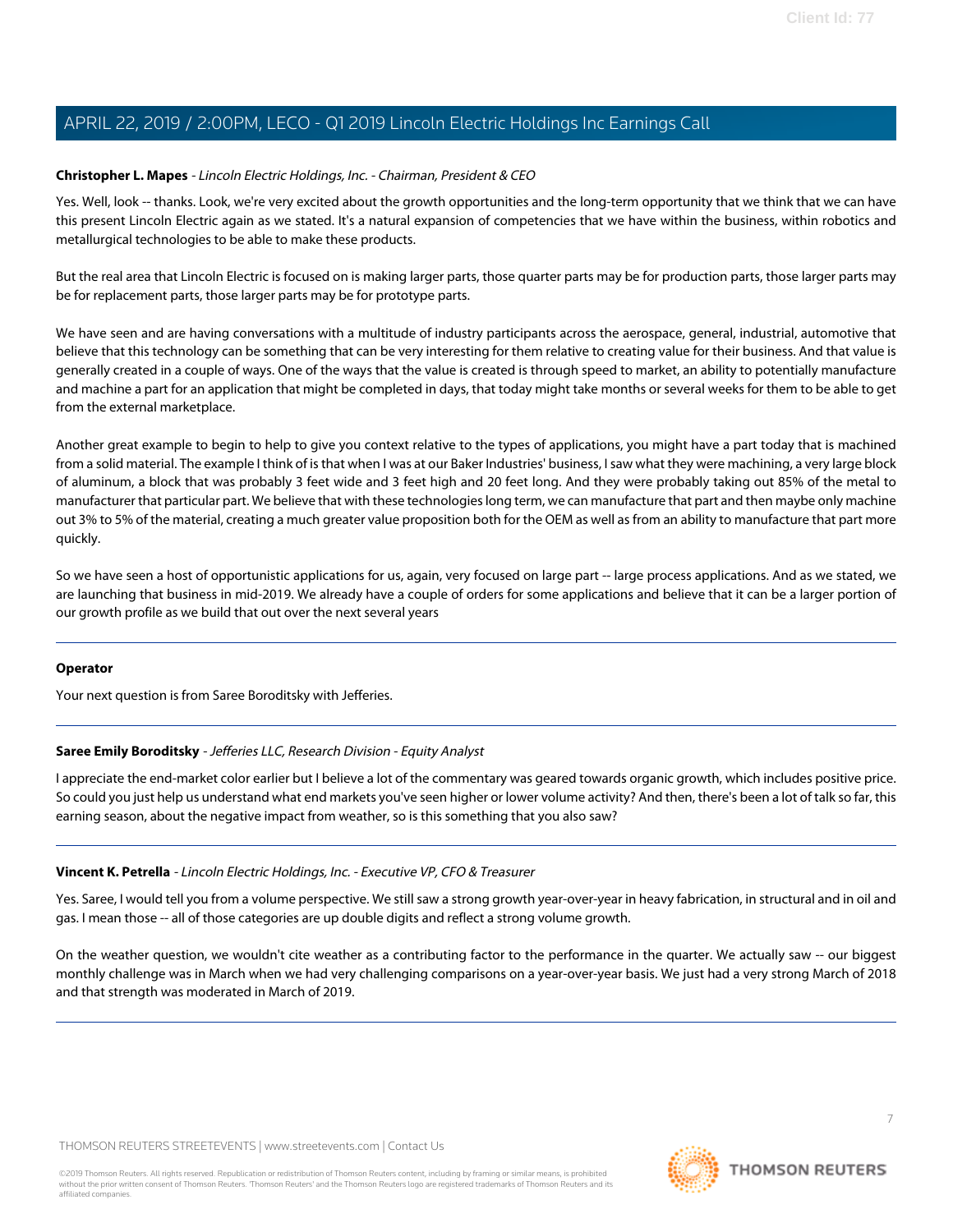### **Saree Emily Boroditsky** - Jefferies LLC, Research Division - Equity Analyst

Okay. And then, going on the additive question, so on the \$1 billion in sales from additive and automation by 2025, could you just help split that out between the 2 categories?

### **Christopher L. Mapes** - Lincoln Electric Holdings, Inc. - Chairman, President & CEO

Yes. At this point we're not splitting out the 2. Obviously, the Baker Industries' acquisition is an acquisition which really is a scaleup of just the additive portion of the business. It would really depend on how successful we are between now and 2025 in building out those businesses and the acquisitions that we'll continue to try to identify between automation and additive. But we're going to actually view those businesses as one entity, as we talk about them and continue to build them out internally.

### **Operator**

<span id="page-7-0"></span>Our next question is from Joe O'Dea with Vertical Research.

### **Joseph O'Dea** - Vertical Research Partners, LLC - Principal

Could you talk about the export trends in the quarter, the degree to which that's concentrated in China? And then, just any color specifically on China, end markets where you might be seeing some of the softness concentrated, whether or not you see your performance in that market as being, kind of, in line with your competitors? Or if you're seeing other trends that might suggest a little bit of underperformance?

### **Vincent K. Petrella** - Lincoln Electric Holdings, Inc. - Executive VP, CFO & Treasurer

Yes. Joe, so from an export perspective, we were down over \$7 million, close to \$8 million on exports, about a 19% decline over the prior year. And China was one of the leading reasons for the decline. It was Asia in general and China in particular, were down significantly on a year-over-year basis. I would attribute much of that slowdown in China to the trade issues that have been discussed for some time now. And as far as understanding how our performance compares to our competitors, I wouldn't be able to comment on that other than I think they are probably also affected by the same macroeconomic conditions that faced Lincoln from a trade perspective. So I wouldn't be surprised if other U.S. industrial companies are facing the same kind of export challenges in the China.

### **Joseph O'Dea** - Vertical Research Partners, LLC - Principal

Got it. That's helpful. And then, if you could just talk about, kind of, the organic growth cadence set up for the remainder of the year. And, specifically, really in the Americas' segment, I think the second quarter has a pretty similar comp to the first quarter. I don't know if you're seeing anything to suggest 2Q volume trend's a little bit better than what we saw in the first quarter. But then, also just -- what's embedded in your full year expectations? Is there the expectation for underlying activity to improve as we get into the back half of the year? Or is it more a matter of first half comps are just really tough?

### **Vincent K. Petrella** - Lincoln Electric Holdings, Inc. - Executive VP, CFO & Treasurer

No, that's a good observation, Joe. And I -- we see it that way. The second quarter, again, will have a challenging comparison. When you look at the growth in the prior year, it was significant, although it did moderate slightly off of the first quarter. So we see the second quarter unfolding largely in line with what we experienced in the first quarter. We hoped to narrow that decline a little bit. But we wouldn't be surprised if we see something similar, a slight decline in volumes but a slight improvement in organics as we finish off the first half of the year.

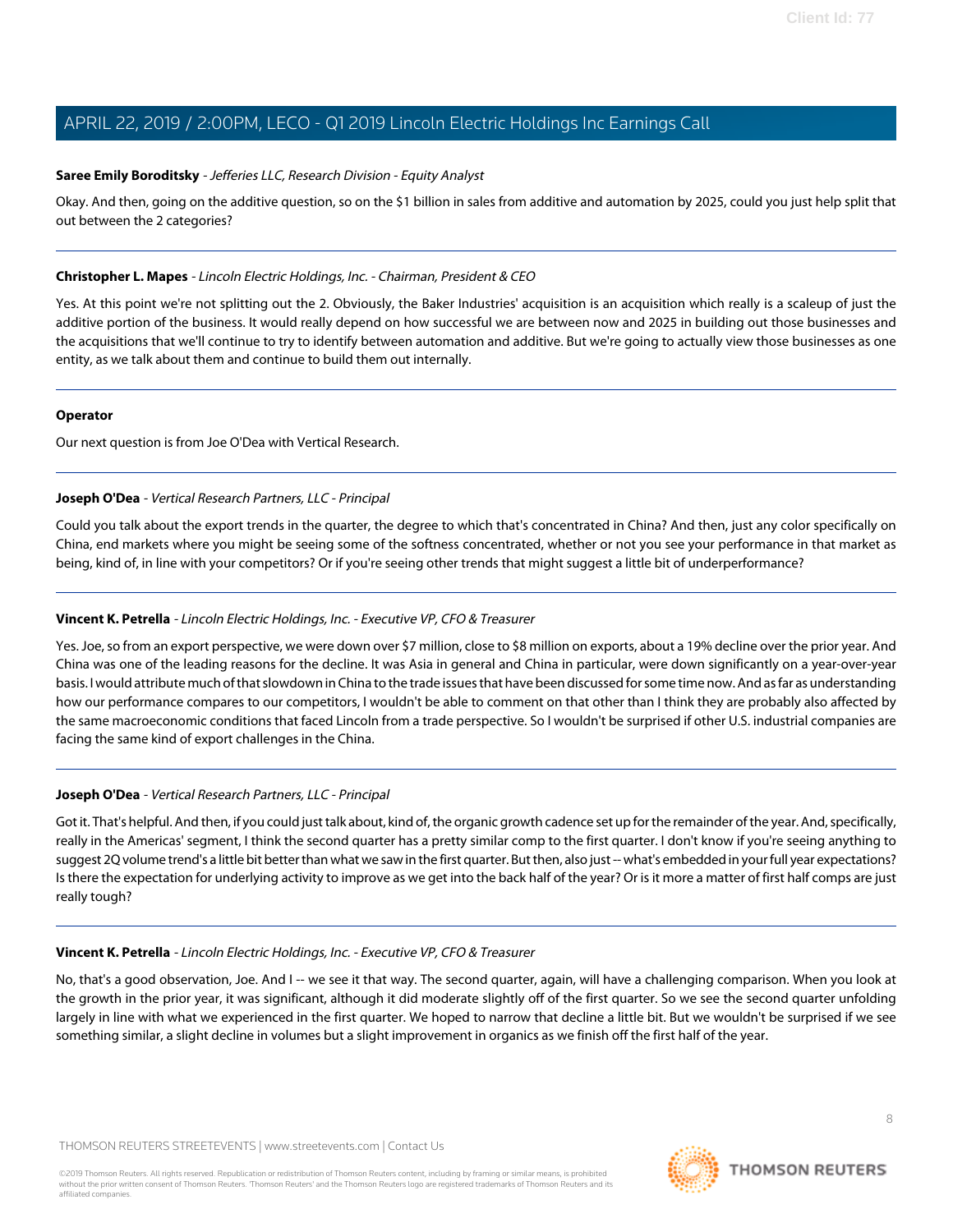Then the second half will be a little bit easier from a comparison perspective. We will see -- in the Americas, those comparisons become a little bit easier. We will have challenges we think in Europe, if the macroeconomic environment continues to soften and weaken as we've seen at the outset of the first quarter, and now starting into the second quarter of 2019. But I think we're going to have a challenging comparison, certainly in the second quarter.

### **Operator**

<span id="page-8-0"></span>Our next question is from Nathan Jones with Stifel.

### **Nathan Hardie Jones** - Stifel, Nicolaus & Company, Incorporated, Research Division - Analyst

Vince, just following up on one of those last comments there on Europe. Maybe you could talk in a little bit more detail about what you guys are seeing on the ground there in terms of maybe daily order rates on the consumables side? Obviously, the macro data out of Europe is not very good at this point. Just any color you can give us on what you guys are seeing on the ground over there.

### **Vincent K. Petrella** - Lincoln Electric Holdings, Inc. - Executive VP, CFO & Treasurer

Yes. Right. Thanks, Nathan. So we do have some -- we have some headwinds from the macroeconomic activity there. We did see a meaningful decline year-over-year in a couple of countries, in France, and Italy. There are some smaller declines in some other economies including the big engine of Europe being Germany. But certainly, those 3 countries are the biggest contributors.

We have some tailwinds from the perspective of easier comparisons, though, Nathan. As I've said, I think we will see a narrowing of the International year-over-year performance as we continue to anniversary the heavy integration activities that we've been executing on in Europe with the Air Liquide welding acquisition. So we -- that 7%-plus volume decline in the first quarter, we think, will narrow in the second quarter and continue to narrow as we finish off the second half of the year. But what's pushing a headwind against that, though, is clearly the trends that we've been seeing the last few months from a macro perspective, the purchasing manager index continues to soften and industrial activity is softening in Europe. So we're growing more concerned about how we finish off from that perspective in the second half of the year, and then our own internal initiatives to continue to integrate the businesses.

### **Nathan Hardie Jones** - Stifel, Nicolaus & Company, Incorporated, Research Division - Analyst

Is it possible for you to split what you think the volume decline is, voluntarily related to the acquisition/integration versus softening underlying markets?

### **Vincent K. Petrella** - Lincoln Electric Holdings, Inc. - Executive VP, CFO & Treasurer

That's an interesting question. I would've said last year that the markets -- the macros were relatively flattish if not growing slightly. And the bulk of our declines were because of the integration activities. I think this year some of the declines I would attribute to the overall softness in the markets. I'd be hesitant to give you a split this time, but I think the welding markets and the steel markets in Europe are showing some volume declines as we exit the first quarter.

### **Nathan Hardie Jones** - Stifel, Nicolaus & Company, Incorporated, Research Division - Analyst

And then, one quick one as a follow-up to a previous question regarding volume in the Americas. You gave out 3 markets there that were strong, that were up double digits. Can you give us some -- any color on the markets that were less strong, maybe down?

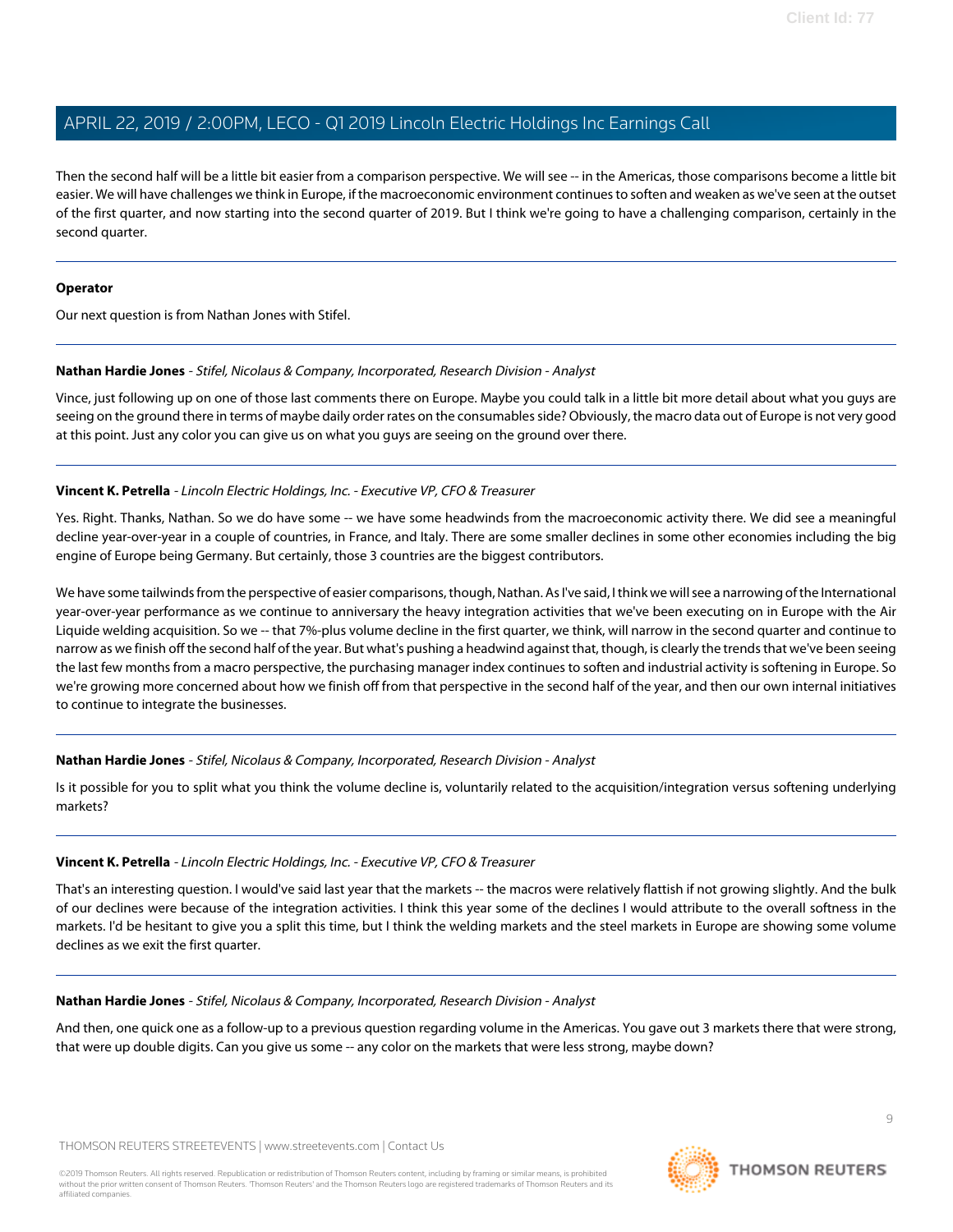### **Vincent K. Petrella** - Lincoln Electric Holdings, Inc. - Executive VP, CFO & Treasurer

The markets that were down were only down in modest terms. So a general fabrication was one of those, where there's a very modest amount to hundreds of thousands of dollars, so I'm reluctant to say, that's a meaningful trend there. A couple of other areas that were subcategories of oil and gas including power gen and ship building were down, but again, nothing that was significant.

And then, lastly, our offshore was down. But those -- all of those categories collectively don't outweigh, for example, heavy fabrication that was up significantly in the quarter in the Americas. So there were modest year-over-year declines but not meaningful.

### **Operator**

<span id="page-9-0"></span>Our next question is from Mig Dobre with Baird.

### **Mircea Dobre** - Robert W. Baird & Co. Incorporated, Research Division - Associate Director of Research and Senior Research Analyst

A couple of margin questions for me. So I think I heard you say that starting with April, you're looking at another round of salary and wage increases, \$3 million per quarter. Am I to sort of -- does that imply that Q1 '19 was not really impacted by the wage inflation that you kind of called out going forward?

### **Vincent K. Petrella** - Lincoln Electric Holdings, Inc. - Executive VP, CFO & Treasurer

No. There was underlying wage inflation in the first quarter as well but that was a -- instituted in almost a year ago. So we were highlighting the incremental increases in SG&A that will be affecting us as the year unfolds. So those prior year increases are certainly in our cost base in 2019's first quarter.

### **Mircea Dobre** - Robert W. Baird & Co. Incorporated, Research Division - Associate Director of Research and Senior Research Analyst

Okay. So I'm asking because when I'm looking at the incremental margin in the Americas, right, I mean we're talking something like 17%. And going forward -- and in the quarter you also had the benefit from mix and from price cost. So going forward, if we're talking about an additional drag from wages, how should folks think about your incremental margins for the year or quarters, however you want to frame it?

### **Vincent K. Petrella** - Lincoln Electric Holdings, Inc. - Executive VP, CFO & Treasurer

Yes. So incremental margins, I would expect to be in the same range that we've been disclosing, heretofore, Mig, we were about 18%, 19%, I believe, in the Americas and our expectations are to be somewhere in the 20% to 25% range as a group-wide number, mainly driven by that Americas segment. So we're going to have to continue to drive productivity through the business and hope to offset those escalating wage costs, have to see some improvements in input cost outside of wage inflation. But, certainly, we will have the headwinds from the higher wage cost affecting our business for the rest of 2019. And the offsets will have to come, again, through productivity improvements or an easing in input cost outside of wages, which is primarily raws.

### **Mircea Dobre** - Robert W. Baird & Co. Incorporated, Research Division - Associate Director of Research and Senior Research Analyst

Understood. And then, shifting to International, again, on margin, I understand the volume decline comment, and obviously, that has an impact on profitability as well. But we're not really seeing a lot on margin improvement still on a year-over-year basis here. So, I guess, I'm wondering can you maybe separate what's going [out of] ALW versus your core business? And then, put maybe out -- looking out to 2020, is it still fair for us to think that a double-digit target for this segment is appropriate, margin-wise?

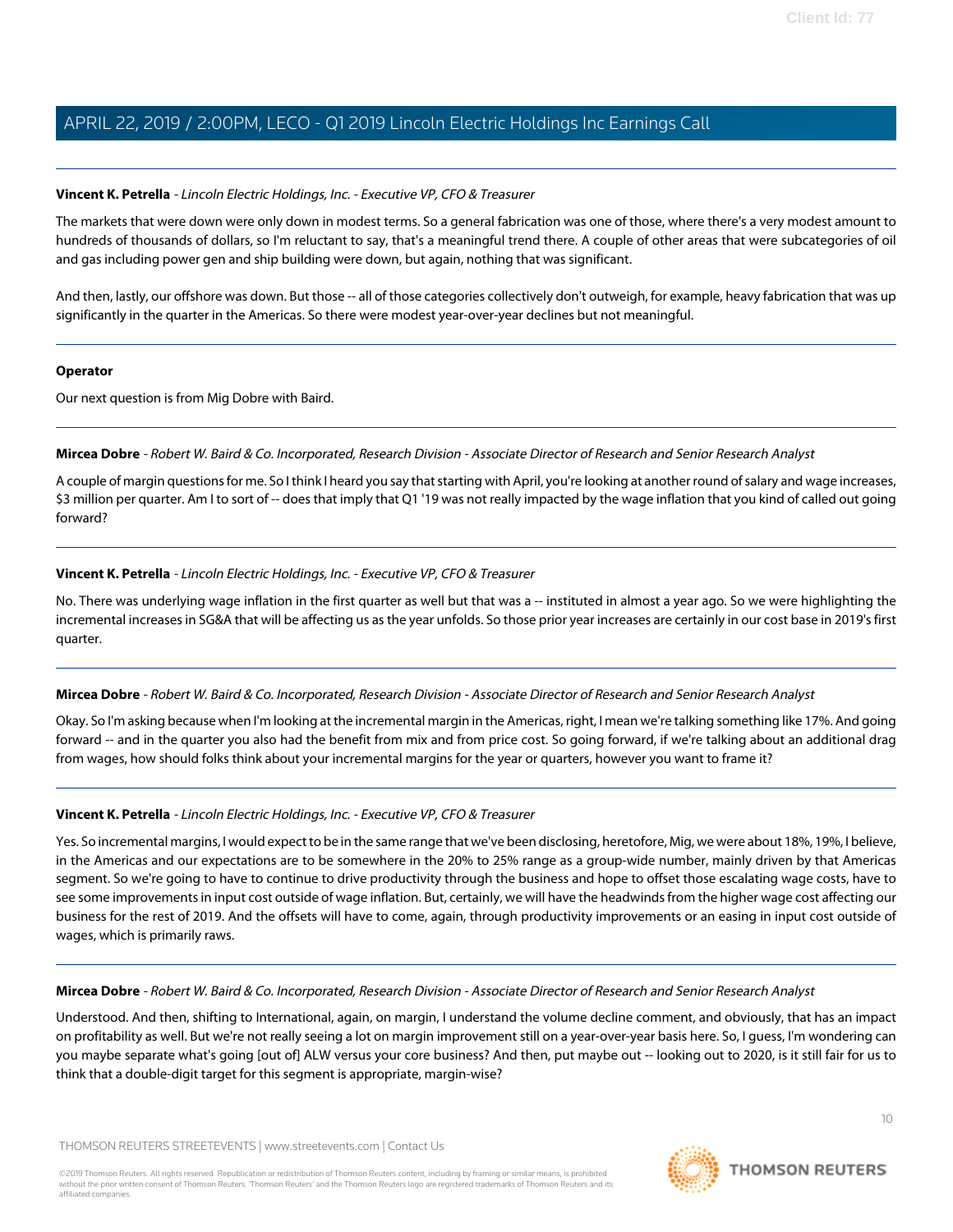### **Christopher L. Mapes** - Lincoln Electric Holdings, Inc. - Chairman, President & CEO

Yes. That's a great question. I can tell you, Mig, that we're still very focused on our Phase 1 of our integration process, which we believe that we'll complete by the time we get to the back half of 2019. Really positioning that business at that point to be able to grow from that completion of Phase 1, we still got a couple more systems integration to complete before that period of time as well as a host of other strategic projects.

I can share with you that we are not moving off our current targets that we set out for the integration of that business. Our margin profile has not moved as quickly as I would've liked to have seen it, but I do like the work that the team is doing in positioning the business. We do have a little bit of a headwind now from the macroeconomics that are going on there within Europe. And we'll certainly have to see how that impacts our ability to execute on that target as we are moving forward. But we are holding to the target of 10% operating profit that we had set out for that business as we entered into the integration work in bringing that business into Lincoln Electric now 18 months ago or so.

### **Operator**

<span id="page-10-0"></span>And our next question is from Matt Trusz with G. Research.

### **Matthew A. Trusz** - G. Research, LLC - Research Analyst

Can you discuss the additive business model in greater detail? Do you plan that this is going to stay additive-as-a-services, or do you anticipate selling equipment systems, too, looking into the mid-2020s? And can you provide any early take on how you would compare this to equipment sales as far as margins go?

### **Christopher L. Mapes** - Lincoln Electric Holdings, Inc. - Chairman, President & CEO

Well, first I'd say that as we're executing on this piece of the strategy, our intention is to be a service provider of this innovation, technology into the marketplace. Our experience in building out the global automation portfolio and certainly having a largest welding automation portfolio here in the United States has given us experience in recognizing that bringing those technologies to the marketplace too quickly can create other challenges within the business model. And I think that would only be enhanced as we're talking about the additive strategy that Lincoln's deploying because we are really at the front end of this innovation. There are only a handful of people around the world who are utilizing this type of technology as it relates to making these types of parts and building out this business model. So our intention is that this would be a service model. We may very well have a handful of units that are in R&D centers or technical centers around the world. But it -- our intention, again, is for it to be a service model for us.

I would expect that as we're building that model out, that the margins associated with this would be at or slightly favorable to our overall margins in the portfolio. At this point in time, we just really need to see exactly what types of opportunities are coming towards us. But we see the value that can be created. When you're creating that type of value you should be able to extract really a substantial portion of that profit pool. So we're excited about what the margin profile can look for this business longer term. But probably too early for us to determine exactly what that might be for our additive business as we're building it out.

### **Matthew A. Trusz** - G. Research, LLC - Research Analyst

And just a follow-up on that, how robust is the patent protection there? And I get that this is better than laser and powder but for competitors who might have laser or hot wire would you be able to -- being able to compete with this?

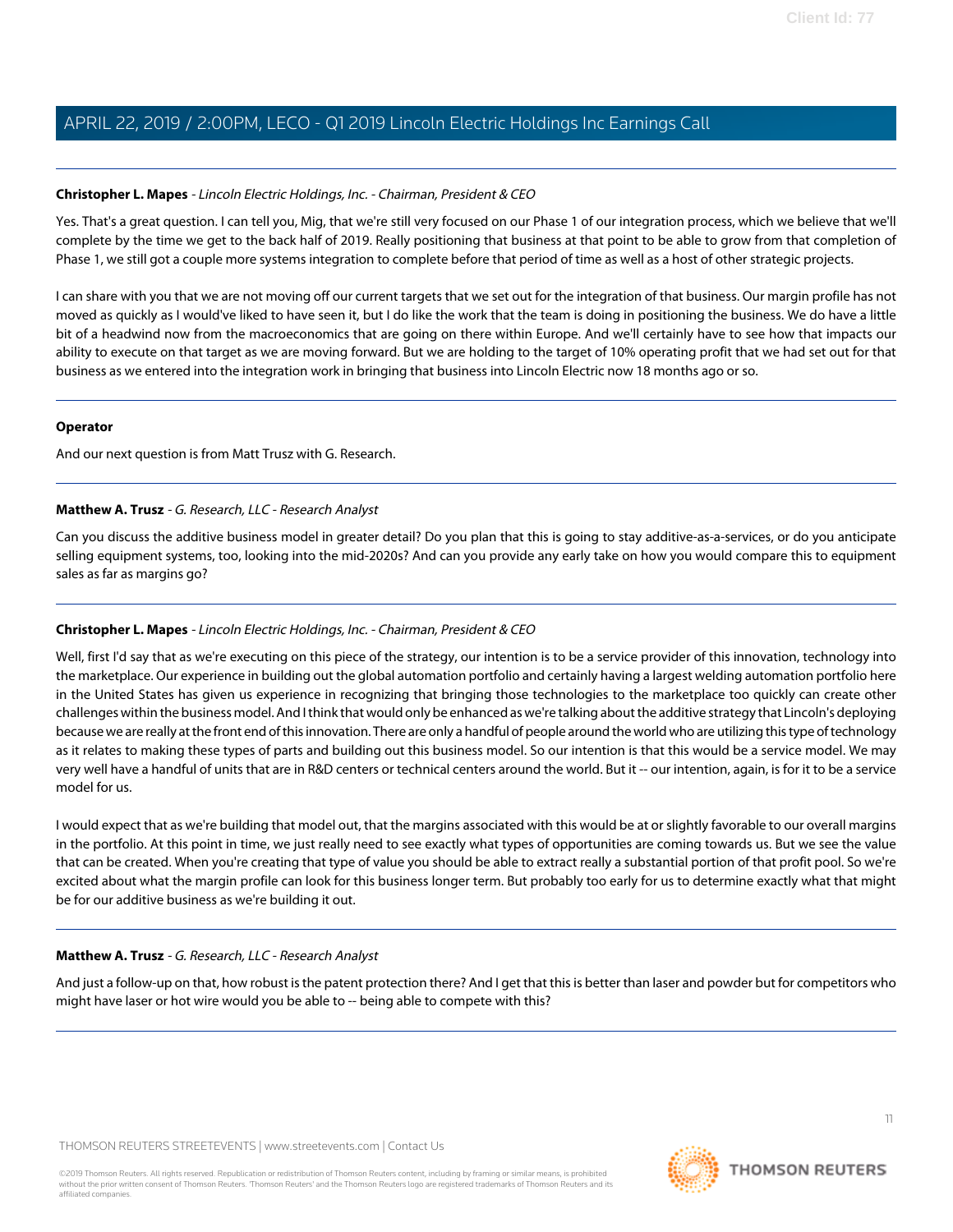### **Christopher L. Mapes** - Lincoln Electric Holdings, Inc. - Chairman, President & CEO

Oh, yes. We -- look, we believe -- first of all, we were one of the early innovator in laser hot wire. So we understand that technology very well. We believe that we will not be only able to compete but quite frankly, could be a component within our broad additives strategy. So -- and I think what's important to think about the value proposition and the moat that we're building around this technology is -- look, there are some proprietary IP that we have that we'll be able to leverage. But as importantly is the competencies that we bring to this, the competencies and understanding utilization of robotics with metallurgy, the building out of the software capabilities around that. And so we're very confident that although there may be other participants who can be in the marketplace, that this is a challenging innovation tool and that quite frankly, we believe we'll be able to deliver and develop capabilities that will be very difficult for others to be able to match in the marketplace as we build out this business.

### **Operator**

<span id="page-11-0"></span>Our next question comes from Walter Liptak with Seaport Global.

### **Walter Scott Liptak** - Seaport Global Securities LLC, Research Division - MD & Senior Industrials Analyst

I wanted to ask a follow-up on the international operating margin question, especially with regard to Air Liquide Welding. In your comments -- I understand, the macro may have gotten a little bit worse but is there a step-up that can happen? Are there costs from these systems upgrades? Or are there integration costs that go away from the P&L and help that margin step-up later on this year?

### **Vincent K. Petrella** - Lincoln Electric Holdings, Inc. - Executive VP, CFO & Treasurer

Look, I think we can get an improvement in the operating profit margins, actually confident that we can. As the restructuring and integration processes unfolded, Walt, what's happened is that the sales declines are leading the cost decline. So we're chasing the sales and costs down. And so those sales declines will, in my opinion, begin to moderate and stabilize and restore themselves, while costs will continue to decline after the top line stabilizes. So we are continuing to spend on integration activities and new systems' implementations and restructuring the manufacturing and SG&A footprint and activities. And I think that will catch up to the top line and expand margins as we exit this first half of the year.

### **Walter Scott Liptak** - Seaport Global Securities LLC, Research Division - MD & Senior Industrials Analyst

Okay. As the sales stabilize, do you think we will see growth as it stabilizes? Or do you think we'll continue to see declines through the back half of the year?

### **Christopher L. Mapes** - Lincoln Electric Holdings, Inc. - Chairman, President & CEO

Well, Walter, as we had stated, getting to that back half of the year where we get to a stable business environment and preparing ourselves from -- for growth, the only caution question I have is that, obviously, not understanding what our macroeconomic position will be there in that particular market as we're in the back half of the year. If we were to see a broad headwind across Europe that would be difficult for us to say that we would drive the level of growth that we're looking for. But I do believe that if we get to a stable business model and business structure there, late in the back half of '19, we'll position that business for growth. And even with that we'll be able to drive some of our solutions and technologies into that market place. So -- and still expecting that then we will have executed on what we were looking for, from the integration and then we'll have to determine what those macros look like as we're moving in the back half of '19.

#### **Operator**

(Operator Instructions) Our next question is from Rob Wertheimer with Melius Research.

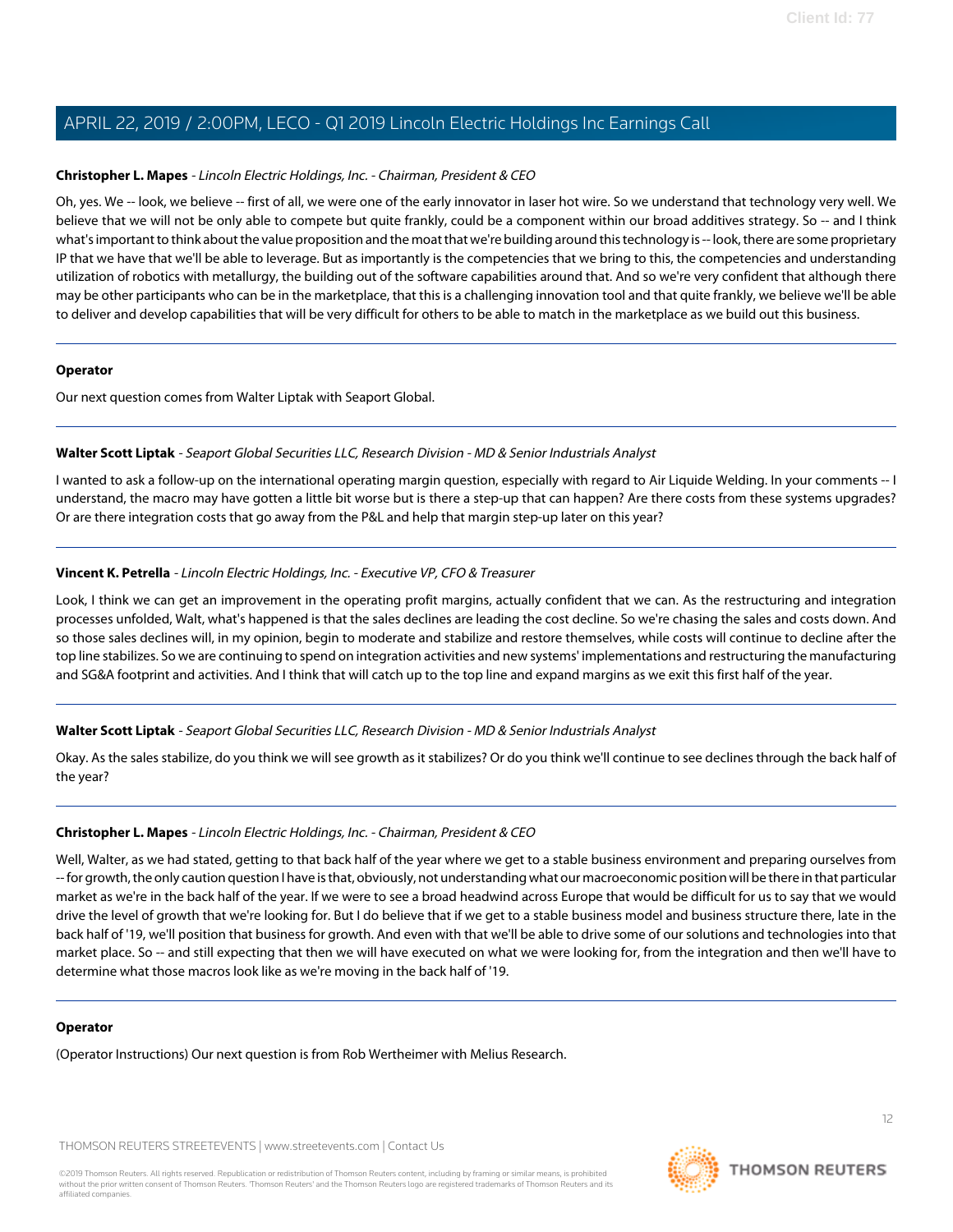### **Robert Cameron Wertheimer** - Melius Research LLC - Founding Partner, Director of Research & Research Analyst of Global Machinery

My question is just on pricing and your perception of how it was absorbed by customers, whether there was any hesitation in ordering or buying, and people waiting to see if it would stick or not? And then, even though you've kind of addressed this, just more generally, whether you feel some of the weakness that you saw, was any of that related to lack of confidence? Or do you think it was genuinely end-market weakness?

### **Vincent K. Petrella** - Lincoln Electric Holdings, Inc. - Executive VP, CFO & Treasurer

So on the first one, I don't think we observed any significant movements in order patterns as a result of pricing changes, particularly in the first quarter of 2019. And I don't view -- there weren't really significant pricing changes across our portfolio of companies, both geographically and on a product-line basis. So I don't see that there was a big impact from that.

### **Robert Cameron Wertheimer** - Melius Research LLC - Founding Partner, Director of Research & Research Analyst of Global Machinery

And then, just more generally on, whether you can tell by customer by customer on flow versus equipment or any other way whether you felt like there was just an air pocket from hesitation? Or whether it was really just that's where the end markets are?

### **Vincent K. Petrella** - Lincoln Electric Holdings, Inc. - Executive VP, CFO & Treasurer

Yes. No, I think it's where the end markets are, and I can't emphasize enough what an unusually strong March of 2018 that we had. March is generally the strongest month of the quarter and one of the stronger of the year, and we had a bump up in March of 2018. And I think part of that was, to your question, on pricing dynamics. If there was an impact on order patterns and sales in any particular period it would've been in the prior year because the prior year had price increases coming out in April. We raised prices in February in '18 as well as in April and there were escalating raw material prices and tariff discussions. So if anything, the prior year might have had a little bit extra bump in it over and above what a strong March might look like. And then this year, it doesn't have any of that as well as maybe a few markets including automotive being a little bit softer for us. But I don't think the current year certainly has any meaningful order pattern changes from pricing.

### <span id="page-12-0"></span>**Operator**

And our next question is from Steve Barger with KeyBanc Capital.

### **Robert Stephen Barger** - KeyBanc Capital Markets Inc., Research Division - MD and Equity Research Analyst

Just a follow-up to the conversation around becoming a service provider in additive. Is there any thought to pushing more into helping customers with other nonwelding automation applications like material handling or machine tending to leverage the investments you've made there?

### **Christopher L. Mapes** - Lincoln Electric Holdings, Inc. - Chairman, President & CEO

Yes, Steve, look that's something that I would tell you we've been doing. So when we've been acquiring these automation businesses across our portfolio, rarely are these automation businesses a 100% welding and cutting automation systems. And if the -- and if one of those businesses already has a competency or a capability around material handling or press transfer units or something else that they've already got within their portfolio, we've not moved that business outside of the automation business. We've kept that business. So we have competencies and capabilities in those other areas. So I would share with you that our focus is still welding and cutting. But where we find complementary skill sets or capabilities within the portfolio, we've been willing to continue to utilize those capabilities and at times, expand those capabilities. So some of those competencies already exist inside of our automation business, and we would accept those opportunities in working with our customers as we're doing that. Now what we have not done at this point is necessarily say that we would target unique opportunities outside of our portfolio that are 100% focused

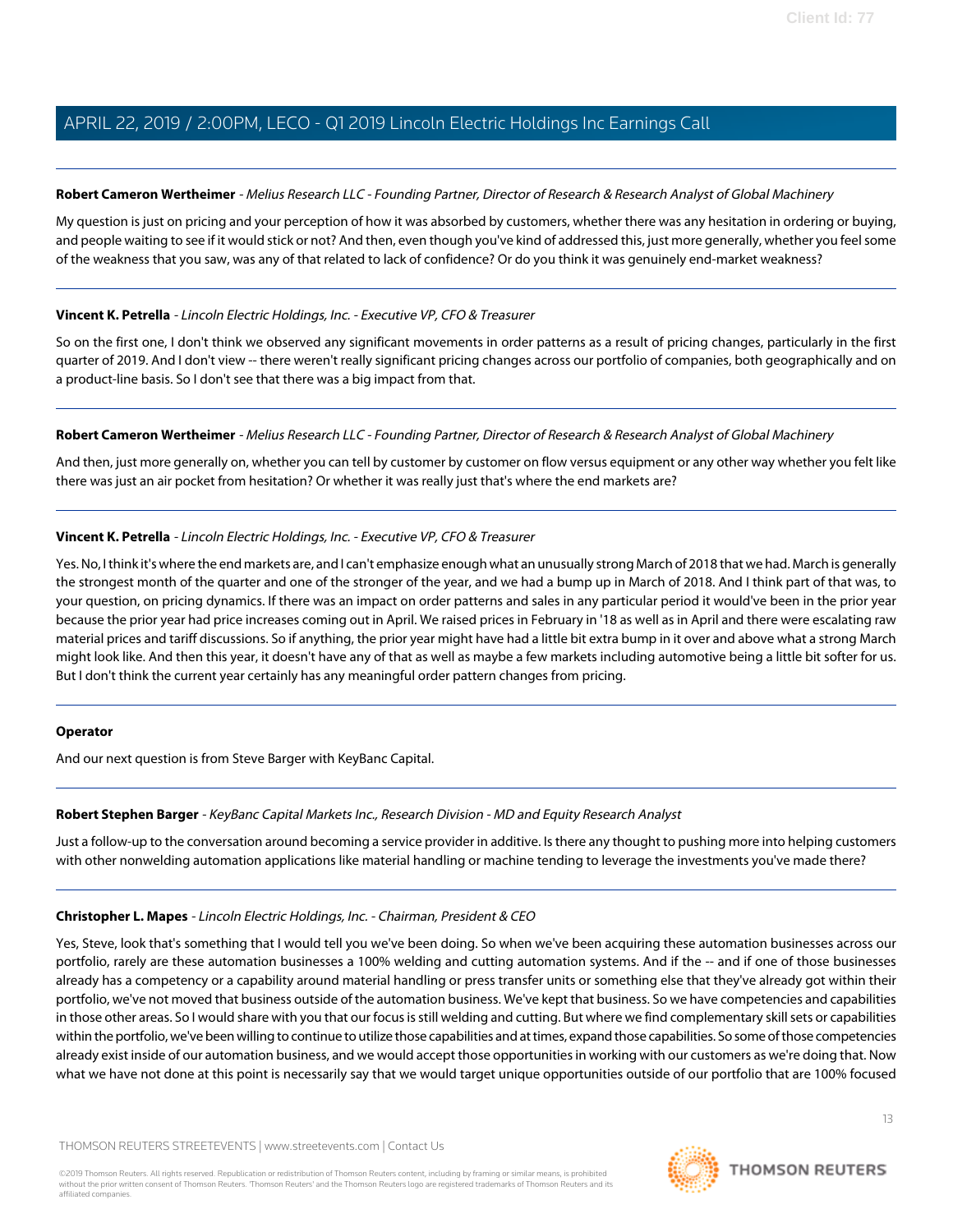on those types of capabilities. We might -- we have looked at some acquisition opportunities in that area, but it's just finding the right ones if we view that that's a skill set that we want to bring in, or if they bring some unique value proposition that we think would add to our overall automation and additive business.

### **Robert Stephen Barger** - KeyBanc Capital Markets Inc., Research Division - MD and Equity Research Analyst

So when you think about growing automation and additive to \$1 billion in 2025, 2 questions. One, do you -- is that going to look like the current portfolio in your mind? And how much of that is driven by M&A versus organic?

### **Christopher L. Mapes** - Lincoln Electric Holdings, Inc. - Chairman, President & CEO

Well, I don't think it's going to look like the current portfolio because quite frankly, the additive portfolio needs to be a significant piece of that \$1 billion, and that's a new business model for us. So -- and it is clearly going to have some uniqueness. So that in itself, Steve, I think creates it looking like a different portfolio. There needs to be an M&A component to that. But as -- when we see the growth opportunities within these marketplace, both in the automation piece and the additive piece, there also needs to be a very significant growth perspective just because of those markets. So I think we'll see a complement of both. Obviously, if we were successful in bringing in a multitude of acquisitions in that space then we might come back out and adjust that number. But today we're seeing that and believing that can be accomplished with some minor M&A and more material organic growth within those businesses.

### **Robert Stephen Barger** - KeyBanc Capital Markets Inc., Research Division - MD and Equity Research Analyst

Got it. And then just one last one. In the press release you called this a cautious period of the cycle. And are you seeing that around the trends we've already discussed on the call today in Europe and China or are you seeing customers in North America express caution about demand trends?

### **Christopher L. Mapes** - Lincoln Electric Holdings, Inc. - Chairman, President & CEO

No. I think as Vince said earlier, we're not seeing any necessary broad caution between our customers here in the Americas' piece. So I think it's just our perspective on this point in the cycle for Lincoln Electric and where we see the business.

### **Operator**

Our next question is from Nathan Jones with Stifel.

### **Nathan Hardie Jones** - Stifel, Nicolaus & Company, Incorporated, Research Division - Analyst

I hope you can give us some color on the growth investments, you pointed to that as a drag to margins. Can you maybe tell us how much more you're putting into growth investments this year? And then any color you can give us on where it's going? Sure you know additive and automation are some of those places. And then I think you took the CapEx guidance down \$5 million, just what's behind that?

### **Vincent K. Petrella** - Lincoln Electric Holdings, Inc. - Executive VP, CFO & Treasurer

Yes. Nathan, so the growth investments are really primarily around the additive conversation that we've been having this morning. And that's the bulk of the increase in cost, and we estimate that to be around a run rate of \$2 million per quarter during the course of 2019.